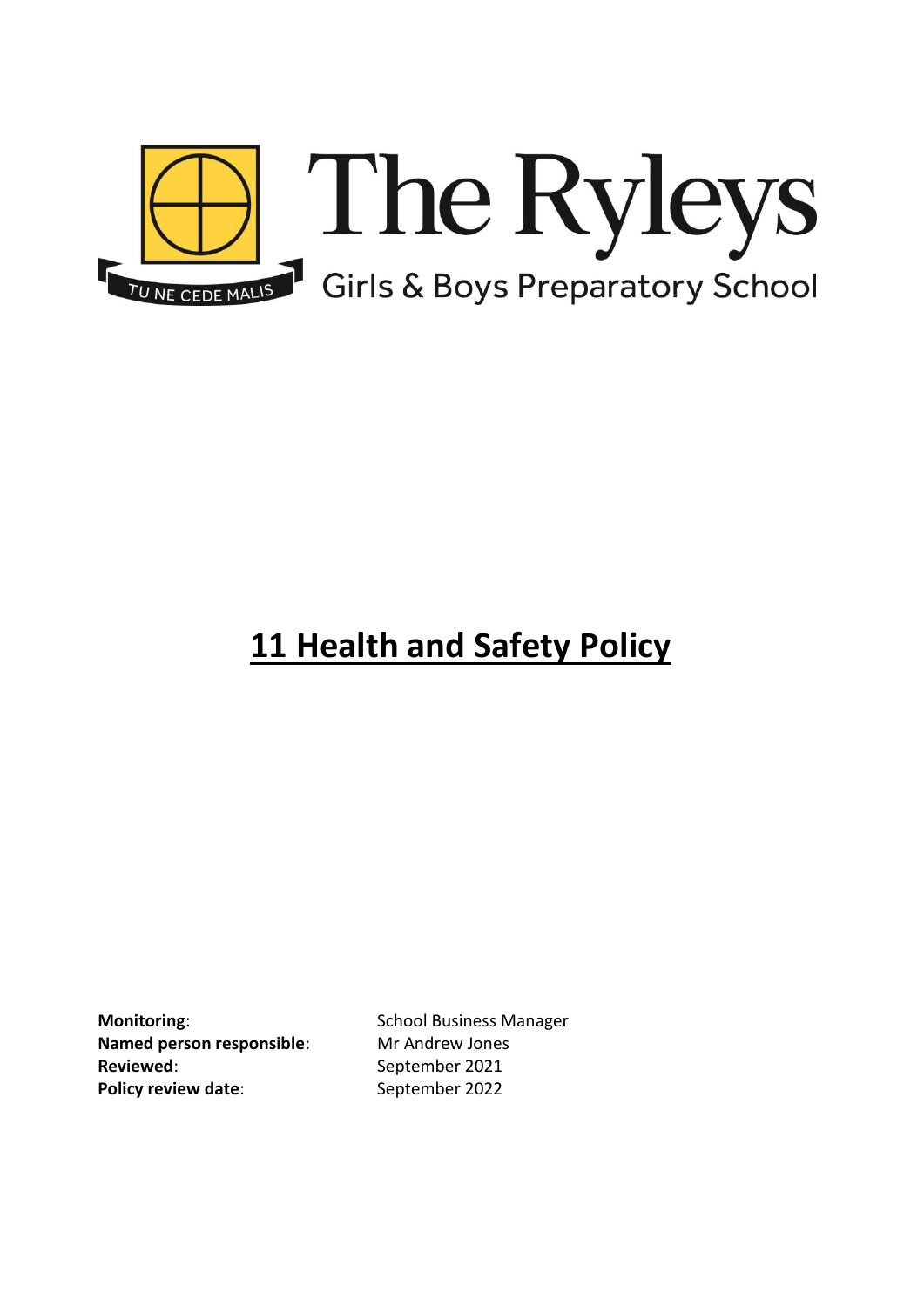## **Introduction**

This policy was written taking in to account guidance from the DfE **'Health and Safety on Legal Duties and powers of Local Authorities, headteachers, staff and governing bodies (2013)'** and it applies to all pupils in the school, including those in the EYFS setting.

\_\_\_\_\_\_\_\_\_\_\_\_\_\_\_\_\_\_\_\_\_\_\_\_\_\_\_\_\_\_\_\_\_\_\_\_\_\_\_\_\_\_\_\_\_\_\_\_\_\_\_\_\_\_\_\_\_\_\_\_\_\_\_\_\_\_\_\_\_\_\_\_\_\_\_\_\_\_

The Ryleys School attaches the utmost importance to the safety, health and welfare of its employees and pupils. The school will comply with the provisions of the Health and Safety at Work Act 1974 and all subsequent regulations, including those implementing EC Directives. The Governors bear ultimate responsibility to provide leadership and day-to-day responsibilities are delegated to the School Business Manager.

The school's management will take steps so far as is reasonably practicable to ensure that the workplace is a safe and healthy environment in which its employees, pupils, contractors and other persons affected by the school operations can work.

The school's management will make the necessary assessments, identify safety training and provide information and supervision for employees at all levels. It will consult on a regular basis with all employees/staff with regards to health and safety issues. It will provide the necessary safety devices and protective clothing, provided that a safer working environment cannot be achieved by any other means.

### **Focus**

The school's work programmes will, so far as is reasonably practicable, adopt good safety practices. These will include:

• the safe use, storage, handling and transport of articles and substances.

• the provision of adequate information, instruction, training and supervision for employees including temporary employees and contractors.

• the provision of safe machinery and equipment regularly maintained, including the operation and maintenance of plant and systems of work.

• the provision of a safe and healthy place of work, including access and egress to and from the premises, and adequate facilities and arrangements for the welfare of employees at work.

• consider the safety of pupils, parents, contractors and any others accessing the premises including those who hire or undertake leisure activities.

## **Co-operation**

All aspects of health and safety remain a management responsibility; however a safe and healthy workplace can only be achieved with the full co-operation of every employee.

Employees are duty bound to act responsibly and to do everything possible to prevent personal injury to themselves and to others. They must also safeguard all persons to whom the school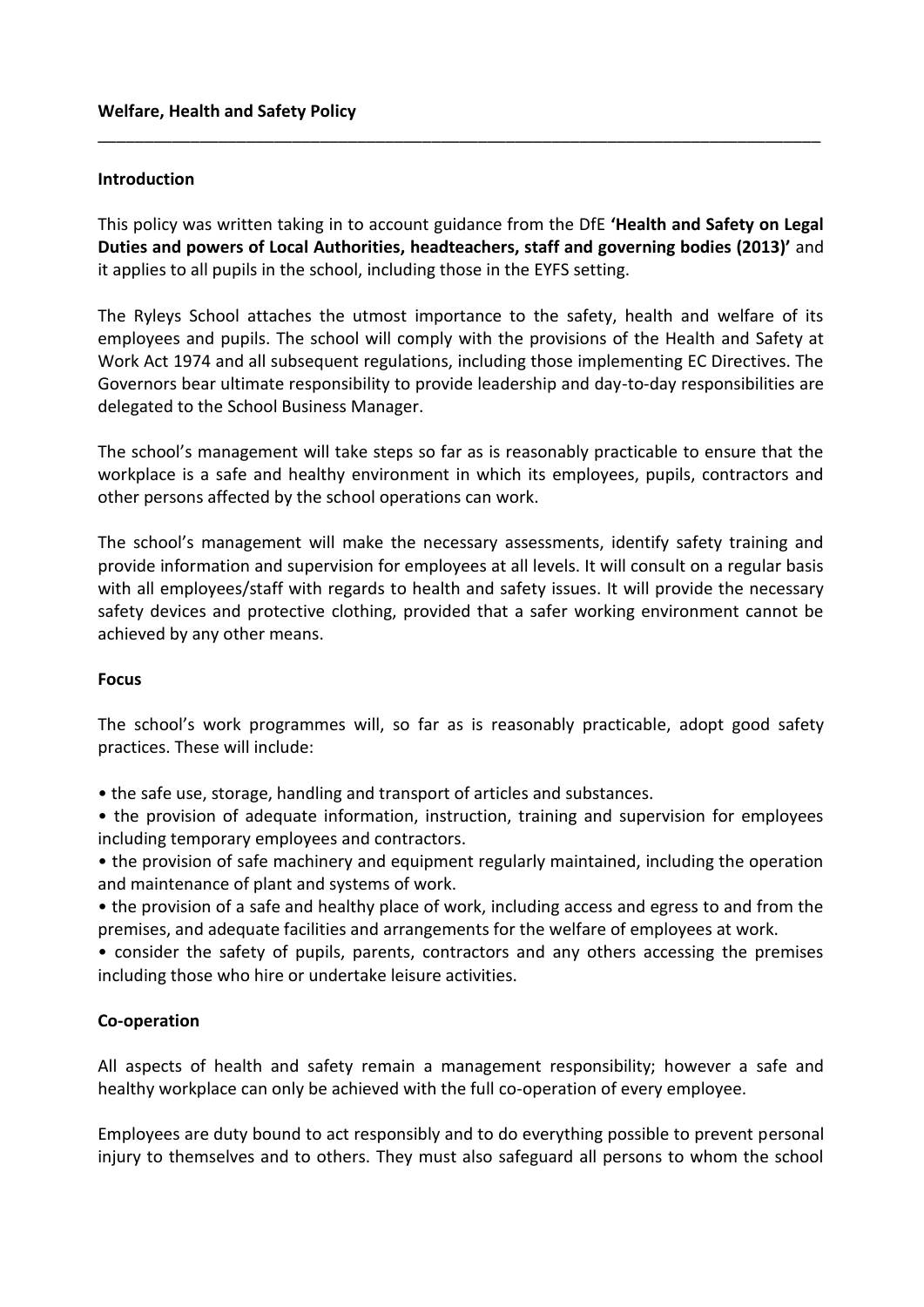owes a duty of care, namely people who may come into contact with their work; pupils, parents, visitors etc. To achieve this employees must:

• Obey all the safety rules and procedures, including the wearing of protective clothing and the use of protective devices if they are specified by the school/college risk assessments.

• Exercise their awareness, alertness, self-control and common sense at work.

• Report promptly to their department head, or the School Business Manager, all hazards, potential hazards, defects in equipment and any shortcomings in the school's work systems or procedures.

Employees should not be in any doubt that the school will apply disciplinary procedures to any employee who is in breach of the school's health and safety policy. This includes any specific safe systems of work, instructions, training and procedures laid down for the protection of those involved in the school's operations, and for those who may become involved in them.

## **Policy Review**

This policy will be regularly revised by the School Business Manager as necessary (but at a minimum of one year intervals).

Other policies subject to regular review are:

First Aid Anti-bullying Child Protection and Safeguarding Safer Recruitment Risk Assessment

In conducting the policy reviews, due regard will be given to the following:

**Planning** - The elimination of risks in the workplace by careful selection and design of facilities, equipment and processes, together with effective control measures and training for employees.

If appropriate, the school will consider the risk to safety involved in:

• dealing with physical, chemical and biological hazards, such as machinery safety, chemical safety and water quality;

- contractors in schools;
- vehicle movements within the school grounds;
- workplace arrangements, including housekeeping;
- school trips:
- centres licensed by the Adventure Activity Licensing Authority;
- work experience arrangements;
- school security;
- stress management;
- letting of school premises to outside bodies;
- pupils with special needs, i.e. manual handling;
- any other site specific issue, e.g. swimming pools.